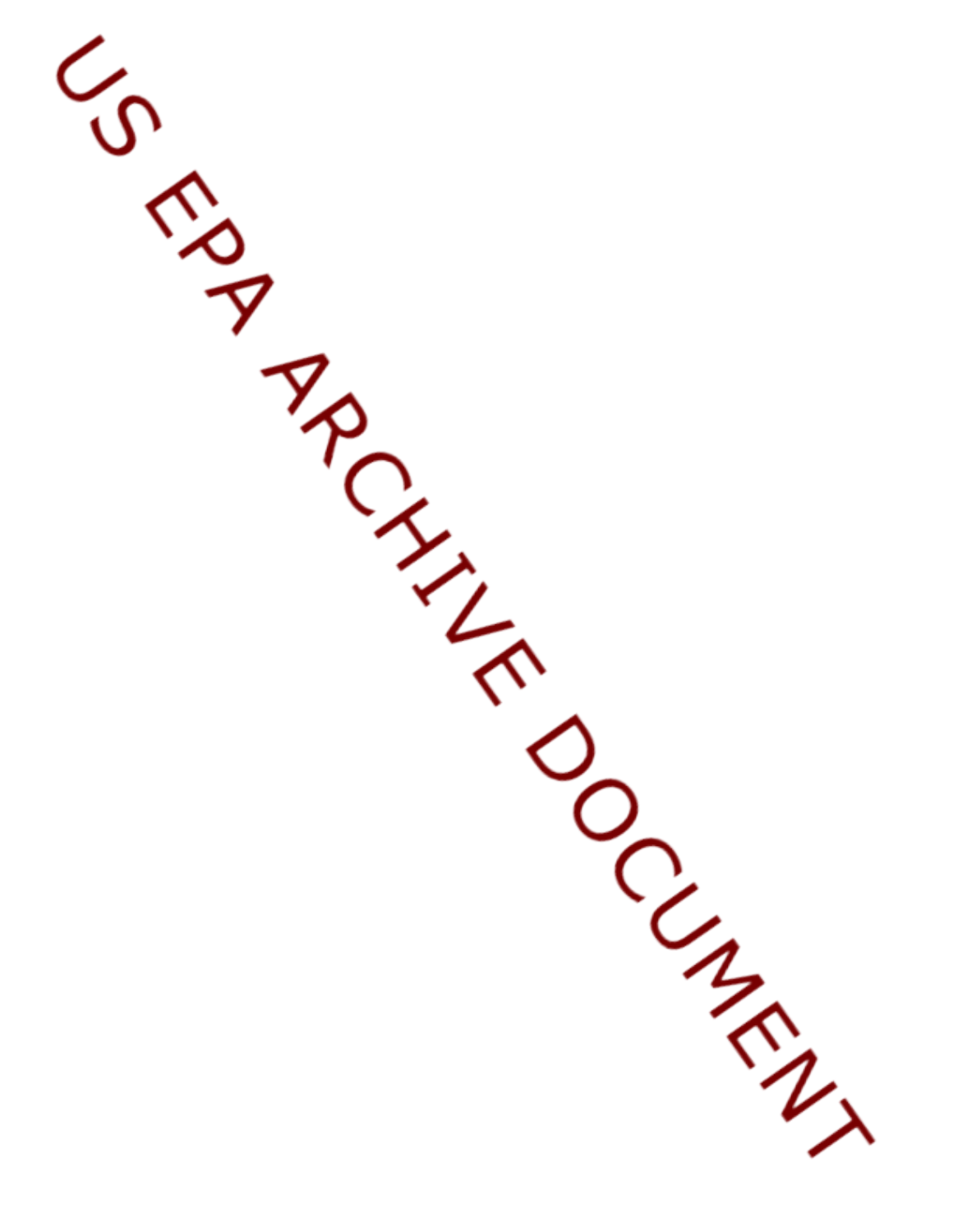# **THE ENVIRONMENTAL TECHNOLOGY VERIFICATION**







# **ETV Joint Verification Statement**

|                                                           | TECHNOLOGY TYPE: IMMUNOASSAY TEST KITS                  |      |                     |  |
|-----------------------------------------------------------|---------------------------------------------------------|------|---------------------|--|
| <b>APPLICATION:</b>                                       | DETECTING ANTHRAX, BOTULINUM TOXIN, AND<br><b>RICIN</b> |      |                     |  |
| <b>TECHNOLOGY NAME: Enzyme-Linked Immunosorbent Assay</b> |                                                         |      |                     |  |
| <b>COMPANY:</b>                                           | Tetracore, Inc.                                         |      |                     |  |
| <b>ADDRESS:</b>                                           | 11 Firstfield Road, Suite C                             |      | PHONE: 301-258-7553 |  |
|                                                           | Gaithersburg, MD 20878                                  | FAX: | 301-258-9740        |  |
| <b>WEB SITE:</b>                                          | www.tetracore.com/                                      |      |                     |  |
| $E\text{-}MAIL:$                                          | tobrien@tetracore.com                                   |      |                     |  |

The U.S. Environmental Protection Agency (EPA) supports the Environmental Technology Verification (ETV) Program to facilitate the deployment of innovative or improved environmental technologies through performance verification and dissemination of information. The goal of the ETV Program is to further environmental protection by accelerating the acceptance and use of improved and cost-effective technologies. ETV seeks to achieve this goal by providing high-quality, peer-reviewed data on technology performance to those involved in the design, distribution, financing, permitting, purchase, and use of environmental technologies. Information and ETV documents are available at www.epa.gov/etv.

ETV works in partnership with recognized standards and testing organizations, with stakeholder groups (consisting of buyers, vendor organizations, and permitters), and with individual technology developers. The program evaluates the performance of innovative technologies by developing test plans that are responsive to the needs of stakeholders, conducting field or laboratory tests (as appropriate), collecting and analyzing data, and preparing peer-reviewed reports. All evaluations are conducted in accordance with rigorous quality assurance (QA) protocols to ensure that data of known and adequate quality are generated and that the results are defensible.

The Advanced Monitoring Systems (AMS) Center, one of six verification centers under ETV, is operated by Battelle in cooperation with EPA's National Exposure Research Laboratory. The AMS Center has recently evaluated the performance of immunoassay test kits used to detect anthrax, botulinum toxin, and ricin. This verification statement provides a summary of the test results for the Tetracore, Inc., enzyme-linked immunosorbent assay (ELISA).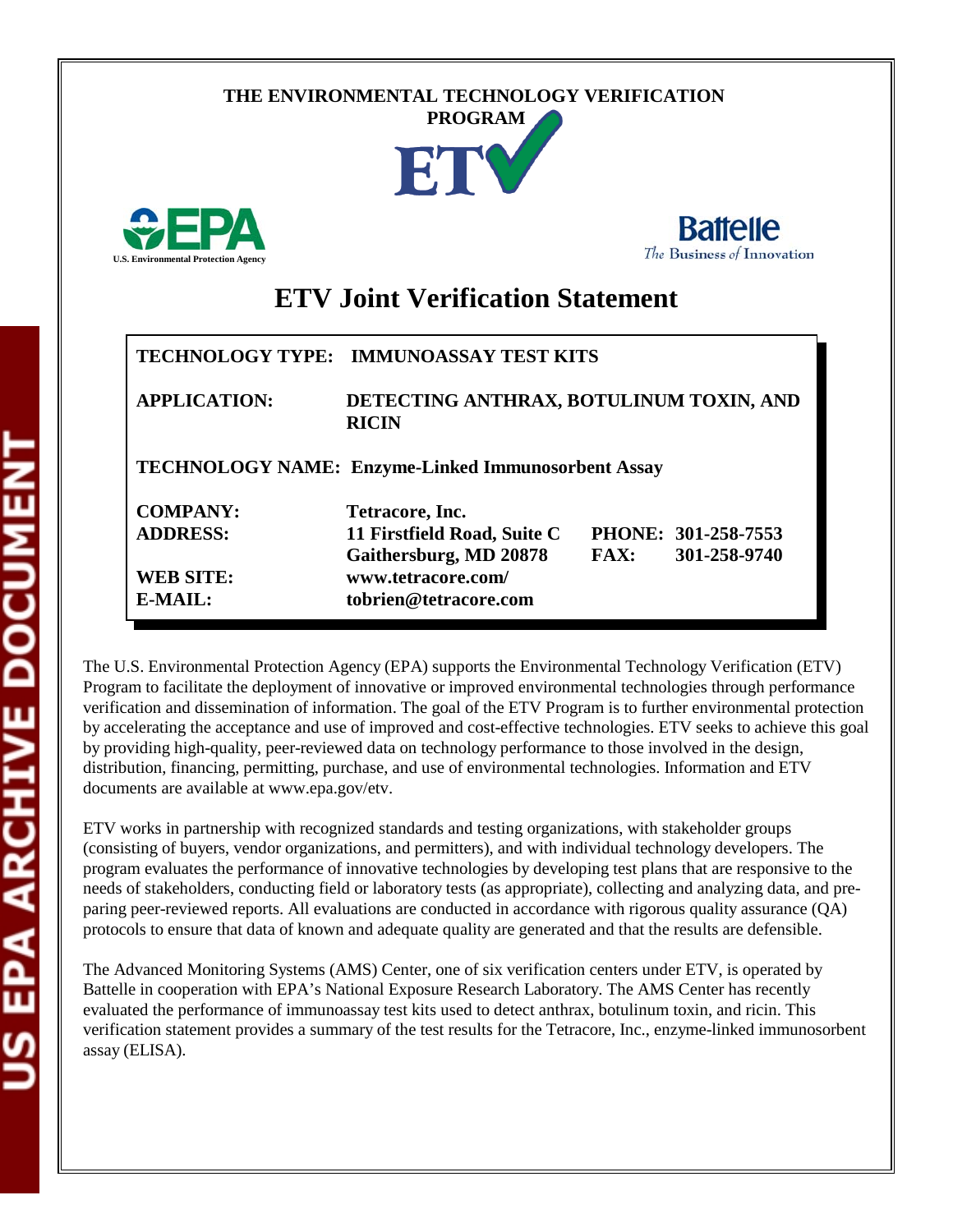#### **VERIFICATION TEST DESCRIPTION**

The ability of the Tetracore ELISA to individually detect various concentrations of anthrax spores, botulinum toxin, and ricin was evaluated between January 14 and April 23, 2004, by analyzing performance test (PT) and drinking water (DW) samples. PT samples included deionized (DI) water fortified with either the target contaminant, an interferent, both, or only a cross-reactive species. In addition to the PT and DW samples analyzed, method blank (MB) samples consisting of DI water also were analyzed to confirm negative responses in the absence of contaminants and to ensure that no sources of contamination were introduced during the analysis procedures. Verification test results showed how effective the Tetracore ELISA was at detecting the presence of each contaminant at several concentration levels, the consistency of the responses, and the susceptibility of the Tetracore ELISA to selected interferents and cross-reactive species. In most cases, three replicates of each PT and DW sample were analyzed to evaluate the reproducibility of the Tetracore ELISA results. Approximately 120 liters (L) of four DW samples were collected from geographically distributed municipal sources located in Florida (FL), New York (NY), Ohio (OH), and California (CA). These samples were dechlorinated with sodium thiosulfate, and then 100 L of each sample were concentrated using an ultra-filtration technique to a final volume of 250 milliliters (mL). Each DW sample (non-concentrated and concentrated) was analyzed without adding any contaminant, as well as after fortification with individual contaminants at a single concentration level to evaluate the effect of the DW matrix on the performance of the Tetracore ELISA. During the anthrax spore PT sample analysis, the lowest detectable concentration of the Tetracore ELISA was shown to be much higher than claimed by the vendor. Therefore, two preparations of spores were analyzed to further investigate these results. The two preparations included spores prepared at Battelle and preserved in a solution of water and phenol and spores prepared at Dugway Proving Ground and stored in spent culture media. Most of the samples analyzed were made from the Battelle-prepared, phenol-preserved spores. The other preparation was used to determine if the phenol preservation or the preparation technique was negatively affecting the sensitivity of the Tetracore ELISA. Solutions of vegetative anthrax cells also were analyzed to determine the sensitivity of the Tetracore ELISA to vegetative anthrax cells.

QA oversight of verification testing was provided by Battelle and EPA. Battelle QA staff conducted a technical systems audit and a data quality audit of 10% of the test data. This verification statement, the full report on which it is based, and the test/QA plan for this verification are all available at www.epa.gov/etv/centers/center1.html.

## **TECHNOLOGY DESCRIPTION**

The following description of Tetracore ELISA was provided by the vendor and was not subjected to verification in this test.

The antigen-capture Tetracore ELISA detects antigens in samples by capturing them between a sandwich of antibodies. The immunosorbent assay uses immunological reagents to identify antibodies. The Tetracore ELISA can be read qualitatively (visually) and recorded by hand or quantitatively (using a photometer that measures and prints out the optical density of fluid samples in the microplate). Readings were made qualitatively during this verification test. To perform a test, positive and negative capture antibody reagents are applied to alternating wells of a 96-well plate, where they are passively adsorbed. If the target antigen is present in a sample, it will bind to the reagent. A detector antibody forms the top of the sandwich and binds to any antigen in the sample after it is captured. The conjugate, to which the enzyme is covalently bound, is the third reagent added; and it binds to the detector antibody. The substrate, added after the conjugate, contains 2,2'-azinobis(3-ethylbenzthiazoline-6 sulfonate), which, in the presence of horseradish peroxidase, changes to a bright green. The amount of color change is directly proportional to the amount of horseradish peroxidase present, which correlates to the amount of antigen (target contaminant) bound in the sandwich. The color change confirms the "capture" of antigen by the antibody reagents. For 48 samples, the process takes approximately 5 hours. The Tetracore ELISA includes two 96-well plates, dilution buffer, wash buffer, and the appropriate reagents needed for the analysis. The 96-well microplate is 12.5 centimeters (cm) by 8 cm. One Tetracore ELISA (positive and negative coated wells) costs \$400.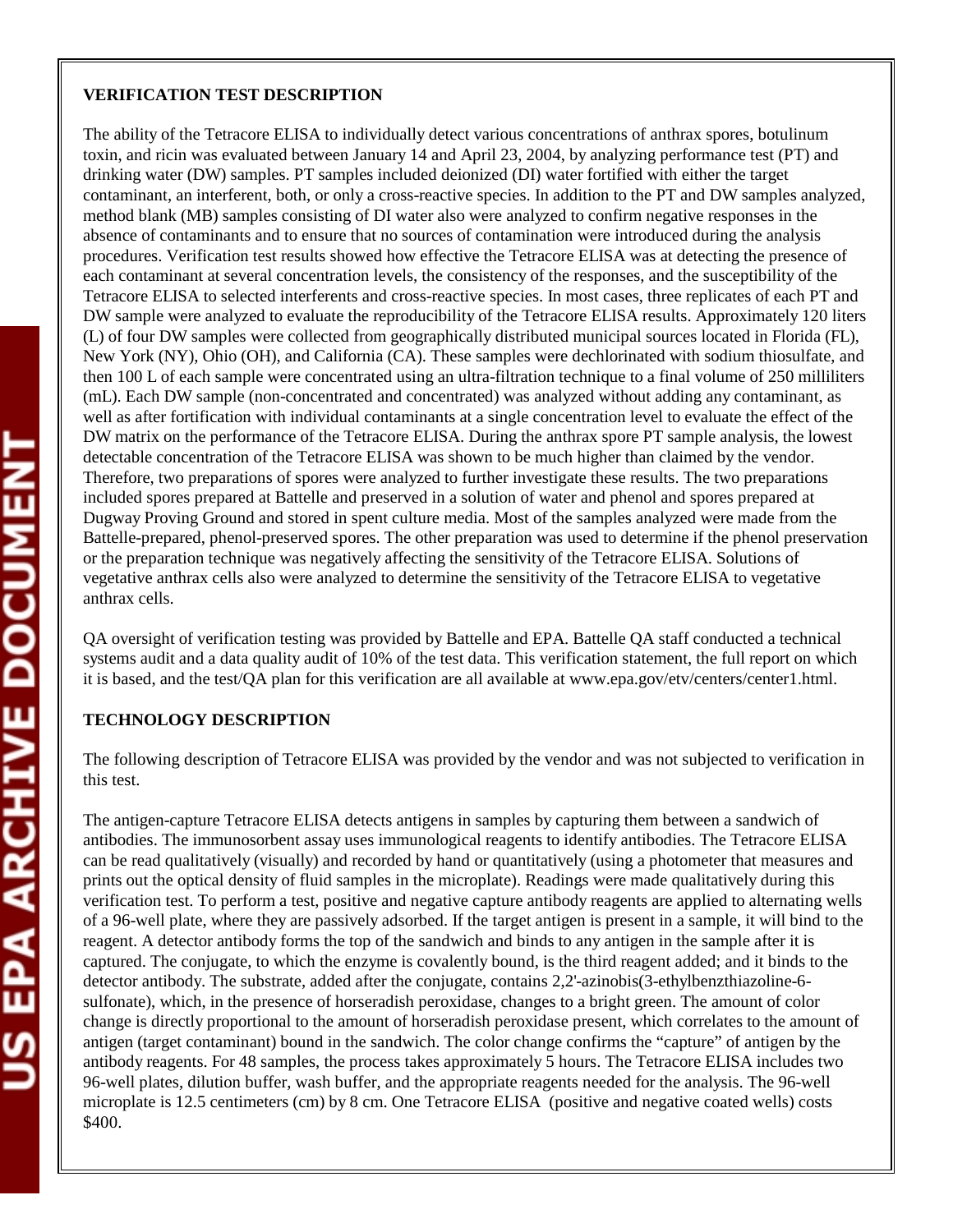## **VERIFICATION OF PERFORMANCE**

The tables below summarize the performance of the Tetracore ELISA in detecting anthrax, botulinum toxin, and ricin.

#### **Anthrax Summary Table**

|                                 |                  |                                                                                                           | <b>Actual Fortified Anthrax</b>          | <b>Positive Results Out</b> |  |
|---------------------------------|------------------|-----------------------------------------------------------------------------------------------------------|------------------------------------------|-----------------------------|--|
| <b>Parameter</b>                |                  | <b>Sample Information</b>                                                                                 | Concentration <sup>(a)</sup>             | of Total Replicates         |  |
|                                 |                  |                                                                                                           | $8 \times 10^8$ spores/mL                | 3/3                         |  |
|                                 |                  | Battelle-prepared, phenol-                                                                                | $8 \times 10^7$ spores/mL                | 3/3                         |  |
|                                 |                  | preserved spores                                                                                          | $8 \times 10^6$ spores/mL                | 3/3                         |  |
|                                 |                  |                                                                                                           | $8 \times 10^5$ spores/mL                | 0/3                         |  |
|                                 |                  |                                                                                                           | $3 \times 10^5$ colony-forming           | 3/3                         |  |
|                                 | Contaminant-     |                                                                                                           | units (cfu/mL)                           |                             |  |
|                                 | only PT samples  | Vegetative cells                                                                                          | $3 \times 10^4$ cfu/mL                   | 3/3                         |  |
|                                 |                  |                                                                                                           | $3 \times 10^3$ cfu/mL                   | 0/3                         |  |
|                                 |                  |                                                                                                           | $3 \times 10^3$ cfu/mL                   | 0/3                         |  |
|                                 |                  |                                                                                                           | $8 \times 10^6$ spores/mL                | 0/3                         |  |
| Qualitative                     |                  | Dugway-prepared spores                                                                                    | $8 \times 10^5$ spores/mL                | 0/3                         |  |
| contaminant                     |                  |                                                                                                           | $8 \times 10^4$ spores/mL                | 0/3                         |  |
| results                         |                  |                                                                                                           | $8 \times 10^3$ spores/mL                | 0/3                         |  |
|                                 |                  | 230 mg/L Calcium (Ca)<br>90 mg/L Magnesium (Mg)                                                           | $8 \times 10^7$ spores/mL <sup>(b)</sup> | 3/3                         |  |
|                                 | Interferent      | 2.5 mg/L humic acid<br>2.5 mg/L fulvic acid                                                               | $1 \times 10^8$ spores/mL <sup>(b)</sup> | 3/3                         |  |
|                                 | PT samples       | Humic acid and fulvic acid                                                                                | $2 \times 10^6$ spores/mL <sup>(b)</sup> | 6/6                         |  |
|                                 |                  | Ca and Mg                                                                                                 | $2 \times 10^6$ spores/mL                | 0/6                         |  |
|                                 |                  | Concentrated CA                                                                                           | $5 \times 10^7$ spores/mL <sup>(b)</sup> | 3/3                         |  |
|                                 | DW samples       | Concentrated NY                                                                                           | $5 \times 10^7$ spores/mL <sup>(b)</sup> | 3/3                         |  |
|                                 |                  | Unconcentrated DW                                                                                         | $2\times10^6$ spores/mL                  | 0/24                        |  |
|                                 | Cross-reactivity | $1 \times 10^4$ spores/mL                                                                                 |                                          |                             |  |
|                                 |                  | <b>Bacillus</b> thuringiensis                                                                             | unspiked                                 | 0/3                         |  |
|                                 |                  | No false positives resulted from the analysis of the interferent, DW, or cross-reactivity                 |                                          |                             |  |
|                                 |                  | samples. However, two humic and fulvic acid samples, spiked at concentrations below                       |                                          |                             |  |
|                                 |                  | what was detectable in DI water, generated positive results. Bacillus thuringiensis was                   |                                          |                             |  |
| False positives                 |                  | prepared at concentrations much lower than the lowest detectable concentration of                         |                                          |                             |  |
|                                 |                  | Bacillus anthracis. Therefore, negative results with these samples do not necessarily                     |                                          |                             |  |
|                                 |                  | indicate a lack of cross-reactivity.                                                                      |                                          |                             |  |
|                                 |                  | No false negative results were generated for the analysis of interferent or DW samples                    |                                          |                             |  |
|                                 |                  | spiked with detectable levels of anthrax. Tetracore ELISA was not able to detect                          |                                          |                             |  |
| False negatives                 |                  | anthrax at the vendor-stated limit of detection (LOD), but was able to at much higher                     |                                          |                             |  |
|                                 |                  | concentrations. All of the unconcentrated DW samples and six Ca and Mg samples                            |                                          |                             |  |
|                                 |                  | were spiked at concentrations less than detectable and, therefore, were, as expected,                     |                                          |                             |  |
|                                 |                  | negative.                                                                                                 |                                          |                             |  |
| Consistency                     |                  | 100% (47 out of 47) of the results were obtained in replicate sets in which all the                       |                                          |                             |  |
|                                 |                  | individual replicates had the same result, whether positive or negative.                                  |                                          |                             |  |
| Lowest detectable concentration |                  | $8 \times 10^6$ spores/mL - Battelle prep (vendor-stated LOD: $2 \times 10^4$ spores/mL); $3 \times 10^4$ |                                          |                             |  |
|                                 |                  | cfu/mL - vegetative anthrax (no vendor-stated LOD); the Dugway preparation of spores                      |                                          |                             |  |
|                                 |                  | was not detectable at concentrations up to $8 \times 10^6$ spores/mL                                      |                                          |                             |  |

 $\alpha$ <sup>(a)</sup> The uncertainty of the enumeration technique is approximately 15%.

(b) Battelle-prepared, phenol-preserved spores.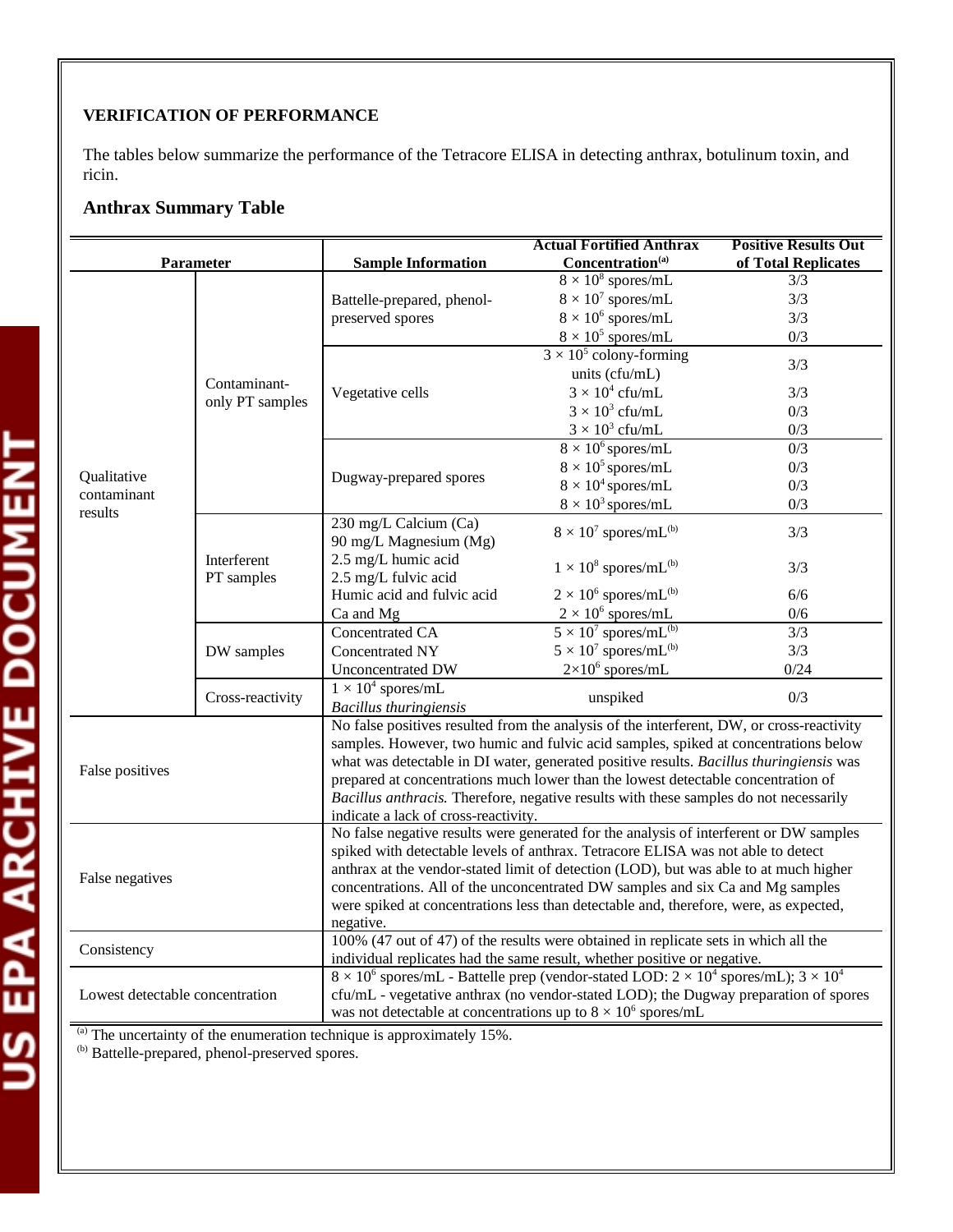| Parameter                                                                                                                                                                       |                                                                                                                                                                                                                                                                                                                                | <b>Sample Information</b>                                                                                                                                                                                                                                                                                                                                                                                                                                                                                                                | <b>Botulinum Toxin</b><br>Concentration (mg/L) | <b>Positive Results Out</b><br>of Total Replicates |
|---------------------------------------------------------------------------------------------------------------------------------------------------------------------------------|--------------------------------------------------------------------------------------------------------------------------------------------------------------------------------------------------------------------------------------------------------------------------------------------------------------------------------|------------------------------------------------------------------------------------------------------------------------------------------------------------------------------------------------------------------------------------------------------------------------------------------------------------------------------------------------------------------------------------------------------------------------------------------------------------------------------------------------------------------------------------------|------------------------------------------------|----------------------------------------------------|
|                                                                                                                                                                                 |                                                                                                                                                                                                                                                                                                                                |                                                                                                                                                                                                                                                                                                                                                                                                                                                                                                                                          | 0.004                                          | 0/3                                                |
|                                                                                                                                                                                 |                                                                                                                                                                                                                                                                                                                                |                                                                                                                                                                                                                                                                                                                                                                                                                                                                                                                                          | 0.02                                           | 3/3                                                |
|                                                                                                                                                                                 |                                                                                                                                                                                                                                                                                                                                | Type A                                                                                                                                                                                                                                                                                                                                                                                                                                                                                                                                   | 0.04                                           | 3/3                                                |
|                                                                                                                                                                                 | Contaminant-                                                                                                                                                                                                                                                                                                                   |                                                                                                                                                                                                                                                                                                                                                                                                                                                                                                                                          | 0.2                                            | 3/3                                                |
|                                                                                                                                                                                 | only PT                                                                                                                                                                                                                                                                                                                        |                                                                                                                                                                                                                                                                                                                                                                                                                                                                                                                                          | 0.004                                          | 2/3                                                |
|                                                                                                                                                                                 | samples                                                                                                                                                                                                                                                                                                                        |                                                                                                                                                                                                                                                                                                                                                                                                                                                                                                                                          | 0.02                                           | 0/3                                                |
|                                                                                                                                                                                 |                                                                                                                                                                                                                                                                                                                                | Type B                                                                                                                                                                                                                                                                                                                                                                                                                                                                                                                                   | 0.04                                           | 1/3                                                |
|                                                                                                                                                                                 |                                                                                                                                                                                                                                                                                                                                |                                                                                                                                                                                                                                                                                                                                                                                                                                                                                                                                          | 0.2                                            | 3/3                                                |
| Qualitative<br>contaminant                                                                                                                                                      |                                                                                                                                                                                                                                                                                                                                |                                                                                                                                                                                                                                                                                                                                                                                                                                                                                                                                          | 0.3                                            | 1/3                                                |
| positive results                                                                                                                                                                | Interferent                                                                                                                                                                                                                                                                                                                    | Ca and Mg                                                                                                                                                                                                                                                                                                                                                                                                                                                                                                                                | 0.04                                           | $3/3$ Type A<br>$6/6$ Type B                       |
|                                                                                                                                                                                 | PT samples                                                                                                                                                                                                                                                                                                                     | Humic acid and fulvic acid                                                                                                                                                                                                                                                                                                                                                                                                                                                                                                               | 0.04                                           | $1/3$ Type A<br>$3/6$ Type B                       |
|                                                                                                                                                                                 | DW samples                                                                                                                                                                                                                                                                                                                     | 0.04<br>Concentrated DW                                                                                                                                                                                                                                                                                                                                                                                                                                                                                                                  |                                                | $6/6$ Type A<br>$12/12$ Type B                     |
|                                                                                                                                                                                 |                                                                                                                                                                                                                                                                                                                                | Unconcentrated DW                                                                                                                                                                                                                                                                                                                                                                                                                                                                                                                        | 0.04                                           | $6/6$ Type A<br>$12/12$ Type B                     |
|                                                                                                                                                                                 | Cross-<br>reactivity                                                                                                                                                                                                                                                                                                           | $0.04$ mg/L<br>Lipopolysaccharide                                                                                                                                                                                                                                                                                                                                                                                                                                                                                                        | unspiked                                       | 0/3                                                |
| False positives                                                                                                                                                                 |                                                                                                                                                                                                                                                                                                                                | There were no false positive results for the interferent, DW, or cross-reactivity<br>samples.                                                                                                                                                                                                                                                                                                                                                                                                                                            |                                                |                                                    |
| False negatives                                                                                                                                                                 | Two out of three results were false negative when 0.04 mg/L botulinum toxin<br>Type A was spiked into 2.5 mg/L humic and fulvic acids, and three out of three<br>were false negatives when botulinum toxin Type B was spiked into 0.5 mg/L humic<br>and fulvic acids. There were no false negatives for the spiked DW samples. |                                                                                                                                                                                                                                                                                                                                                                                                                                                                                                                                          |                                                |                                                    |
| Consistency                                                                                                                                                                     |                                                                                                                                                                                                                                                                                                                                | With the exception of 2.5 mg/L humic and fulvic acids spiked with 0.04 mg/L<br>botulinum toxin Type A (1 out of 3 positive), results generated for botulinum toxin<br>Type A were 100% consistent. The DW and interferent samples spiked with<br>botulinum toxin Type B were equally consistent, but the contaminant PT samples<br>containing botulinum toxin Type B generated consistent results in just 2 out of 5<br>sample sets. Overall, 98% of the results were from sample sets that were either all<br>positive or all negative. |                                                |                                                    |
| 0.02 mg/L (Type A); not clear for Type B because of sporadic results. (vendor-<br>Lowest detectable concentration<br>stated LOD for botulinum toxin [non-specific]: 0.004 mg/L) |                                                                                                                                                                                                                                                                                                                                |                                                                                                                                                                                                                                                                                                                                                                                                                                                                                                                                          |                                                |                                                    |